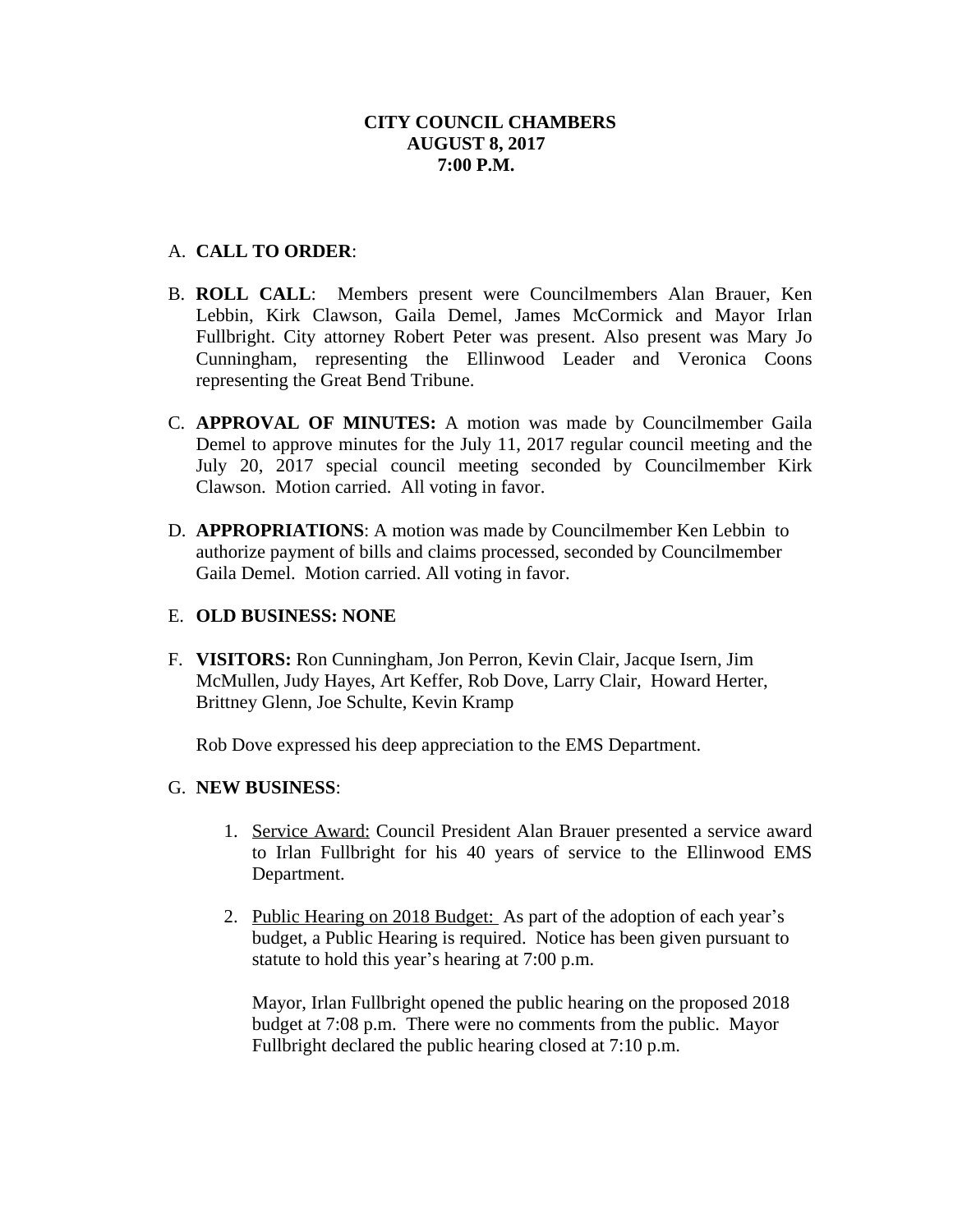3. Consideration of Budget for Approval: At the conclusion of the public hearing, the Council considers adoption of the proposed budget. An ordinance must be passed adopting the budget. Adoption of the proposed budget does not require spending the amounts adopted; however, the adopted budget allows those amounts to be utilized when necessary.

A motion was made by Councilmember Ken Lebbin to adopt the 2018 proposed budget and adopt Ordinance 2017-4, an ordinance approving, adopting and appropriating, by fund the budget of the City of Ellinwood, Kansas for the year beginning January 1, 2018, seconded by Councilmember Kirk Clawson. Motion carried. All voting in favor

- 4. Review of 2017 After Harvest Festival: Jacque Isern, Rob Dove and Judy Hayes representing the Ellinwood Chamber of Commerce were present to review the 2017 After Harvest Festival of events with the City Council.
- 5. Storm Water Drainage at 315 E. Santa Fe: Mr. Howard Herter, owner of the property located at 315 E. Santa Fe was present to address council regarding the water drainage problems that exist on his property due to the rise in elevation because of new building construction of surrounding properties. Mr. Herter would like council to consider adopting or revamping an ordinance to prevent flooding issues from neighboring structures.
- 6. Appointment of Voting Delegates to League of Kansas Municipalities: The annual conference for the League of Kansas Municipalities is scheduled for September  $16<sup>th</sup> - 18<sup>th</sup>$ , 2017. It is necessary that a voting delegate and alternate be designated by the council.

A motion was made by Councilmember Alan Brauer to designate Chris Komarek, City Administrator as voting delegate and Irlan Fullbright, Mayor, as alternate voting delegate, seconded by Councilmember Gaila Demel. Motion carried. All voting in favor.

7. Consider Adopting Revised Ordinance of Interconnect Standards: Presented to council for review was Ordinance 2017-5, an ordinance adopting interconnection standards for installation and parallel operation of customer owned residential and commercial renewable generation facilities together with net metering/parallel generation rate rider for customer owned renewable energy generation facilities and repealing ordinance 2009-11 and all conflicting ordinances. The standards for net metering and parallel generation were approved at the June 13, 2017 city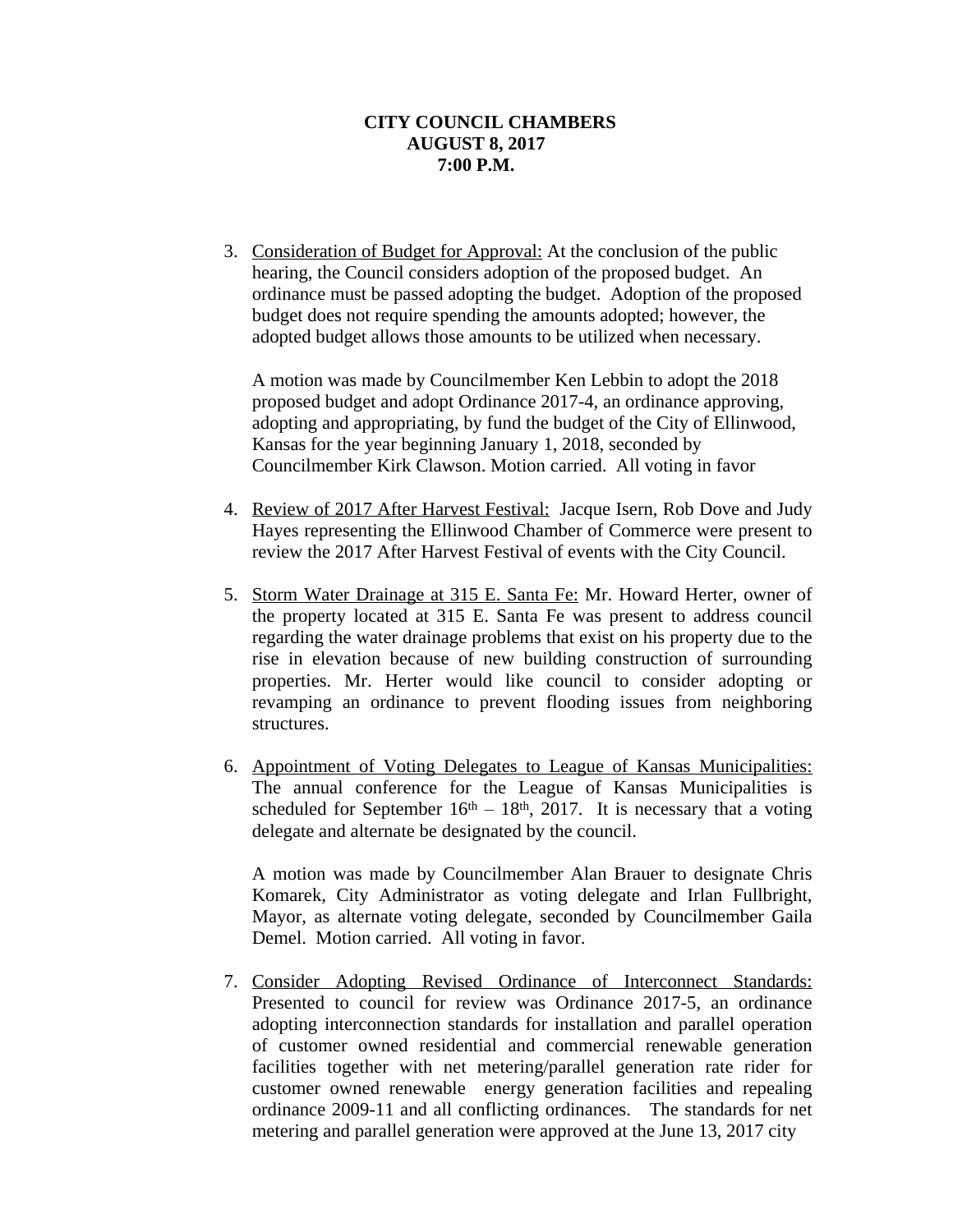council meeting, however the council needs to approve an ordinance adopting those standards.

A motion was made by Councilmember Kirk Clawson to approve Ordinance 2017-5, seconded by Councilmember James McCormick. Motion carried. All voting in favor.

- 8. Review Neighborhood Revitalization Project: Presented to council was the 2015 Neighborhood Revitalization Plan, which was approved by council at the September 8, 2015 city council meeting. The plan was submitted to the State Attorney General's Office and was rejected. Staff has requested council to consider approving the plan again after making updates to the plan as needed. Staff explained the updated plan would make it retroactive back to January 1, 2017. The consensus of the council was to proceed with Neighborhood Revitalization Project, which includes publishing the notice of hearing for two consecutive weeks and then hold a public hearing at the September 12, 2017 meeting.
- 9. Review Bond Financial Analysis and Project Ordinance: Presented to Council for review is the Financial Services Agreement with Piper Jaffray to serve as the City's financial advisor on the bond project. Robert Peter, city attorney, has reviewed the agreement and has a couple of concerns that he would like to address with Greg Vahrenberg before council approves the agreement.

Also presented to council was a financial analysis of the debt service requirements for a \$1,200,000 bond for a 10, 15 and 20 year payout.

Also presented to council was Ordinance 2017-6, designating certain additional streets as main trafficways or traffic way connections within the corporate limits of the City; authorizing the City to make main trafficway improvements, flood control improvements and purchase and acquire a tractor/backhoe; authorize the City to issue general obligation bonds in an approximate principal amount of \$1,220,000 to pay the costs of the main trafficway improvements, flood control improvements and the acquisition of a tractor/backhoe and to amend Ordinance No. 2001-2.

A motion was made by Councilmember Ken Lebbin to approve Ordinance 2017-6, seconded by Councilmember Gaila Demel. Motion carried. All voting in favor.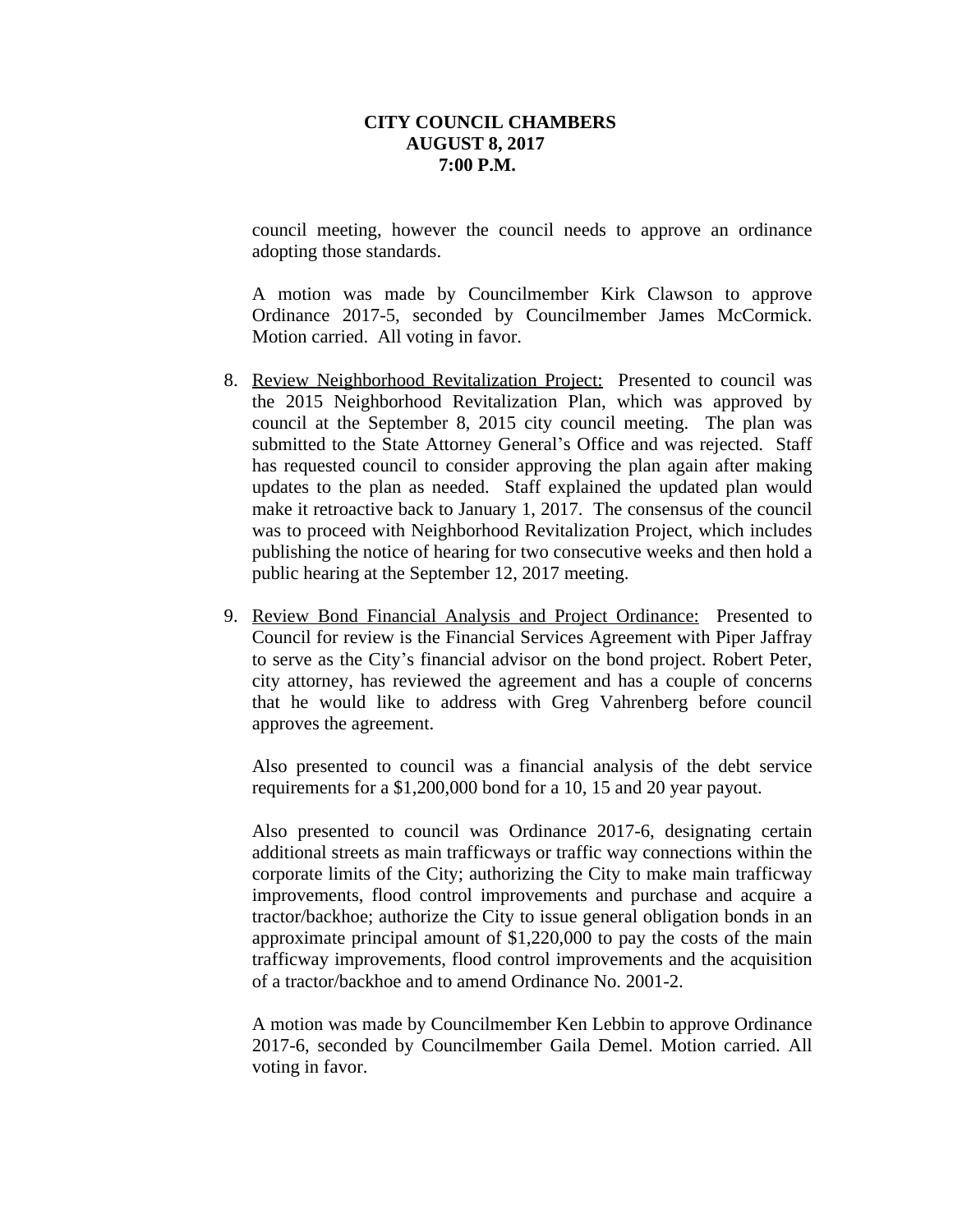10. Review of Sanitation Collection Schedule and Procedures: Staff explained according to City Ordinance, trash is to be picked up twice weekly from May 1 to October 1. Staff requests council consider once a week pickup October through April. Staff explained there would be minimal fuel savings and less wear and tear on City streets. Also discussed were procedures for picking up extra residential trash. Currently the rear loader drives the streets ahead of the side loader to pick up extra residential trash.

Staff wanted to visit this issue and give council time to review the current procedures and possible alternatives. This issue was tabled until the September 12, 2017 meeting.

11. Discuss Quote for Chip and Seal of Asphalt Streets: Staff explained that in the past the City has chip sealed approximately one-third of the asphalt streets every year, however this was suspended for several years due to budget constraints. In 2016 the City chip sealed approximately 40,000 square yards of streets. There is approximately 55,673 square yards of street remaining to be sealed. Presented to council were two quotes from B & H Paving, Inc. to chip seal the City's remaining streets:

> Chip seal – 30,000 square yards  $@1.94$  per sq yd - \$58,200 Chip seal - 55,673 square yards  $@1.69$  per sq yd - \$94,087

Staff explained there would be a savings of \$13,918 to do all the remaining sealing this year.

The consensus of the council was to table the issue at this point and review it closer to the end of the budget year.

12. Bids for Purchase of Vacuum Excavation Unit: Staff explained it has become more common to bury utility lines underground, and the purchase of a Vactron unit would enable the City to locate these lines without causing any damage to the lines. Presented to council were the following bids:

#### Vermeer:

| Model LP873, Skid mount unit | \$48,480 |
|------------------------------|----------|
| Model LP873, Bed mount unit  | 50,280   |
| Model LP873, Trailer mounted | 59,442   |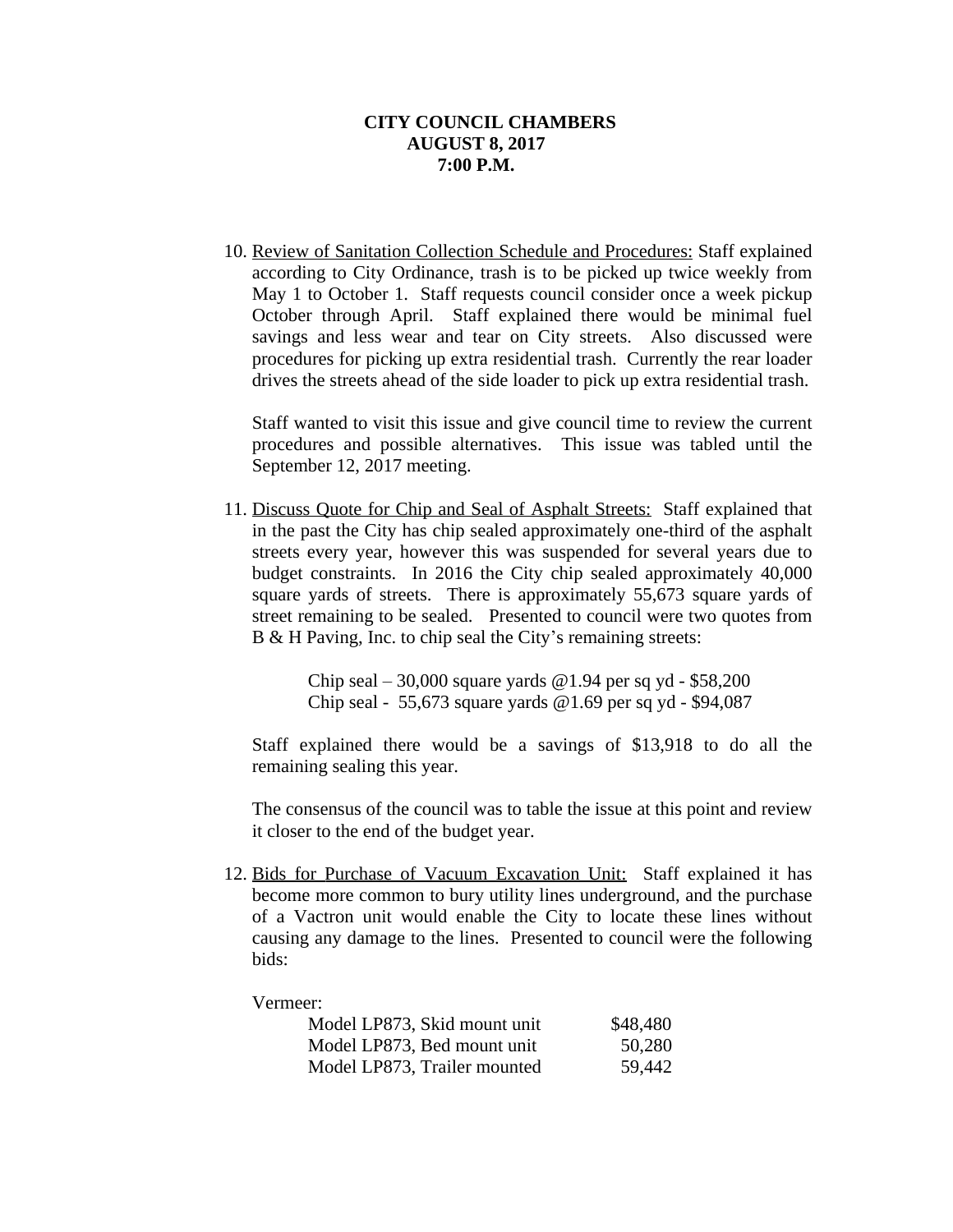Ditch Witch:

| Model FX750, Skid mount               | \$66,314 |
|---------------------------------------|----------|
| Model FX750, Trailer mounted          | 77,462   |
| (They do not make a bed mounted unit) |          |

(Above amounts do not include sales tax)

City staff would prefer a truck mount unit, which would require the purchase of a used truck.

A motion was made by Councilmember James McCormick to approve the bid from Vermeer in the amount of \$50,280, seconded by Councilmember Ken Lebbin. Motion carried. All voting in favor.

13. Discuss Purchase of Used Truck for Vacuum Excavation Unit: Presented to council was a quote for a used 1998 FL70 freightliner that meets the needs for the Vactron unit in the amount of \$6000. The truck is owned by Chris Batchman. It is staff's recommendation, after reviewing the availability and pricing of other vehicles, that council consider purchasing the 1998 FL70 freightliner.

A motion was made by Councilmember Gaila Demel to approve the purchase of the 1998 FL70 freightliner from Chris Batchman in the amount of \$6000, seconded by Councilmember Kirk Clawson. Motion carried. All voting in favor.

14. Discuss Purchase of Used Truck for Fire Department: Staff explained during the fire budget meeting, which was made up of representatives from Lakin and Comanche Townships and the City, it was discussed to replace the 1971 6x6 2 ½ ton brush truck. Staff located a used 2008 Ford F-550 truck in the amount of \$24,995 and it is the recommendation from the fire board to purchase this vehicle. The cost of the vehicle would be paid from the reserve funds set aside for equipment replacement, which is funded 1/3 from each township and 1/3 from the City.

A motion was made by Councilmember Ken Lebbin to approve the purchase of the 2008 Ford F-550 truck in the amount of \$24,995, seconded by Councilmember Kirk Clawson. Motion carried. All voting in favor.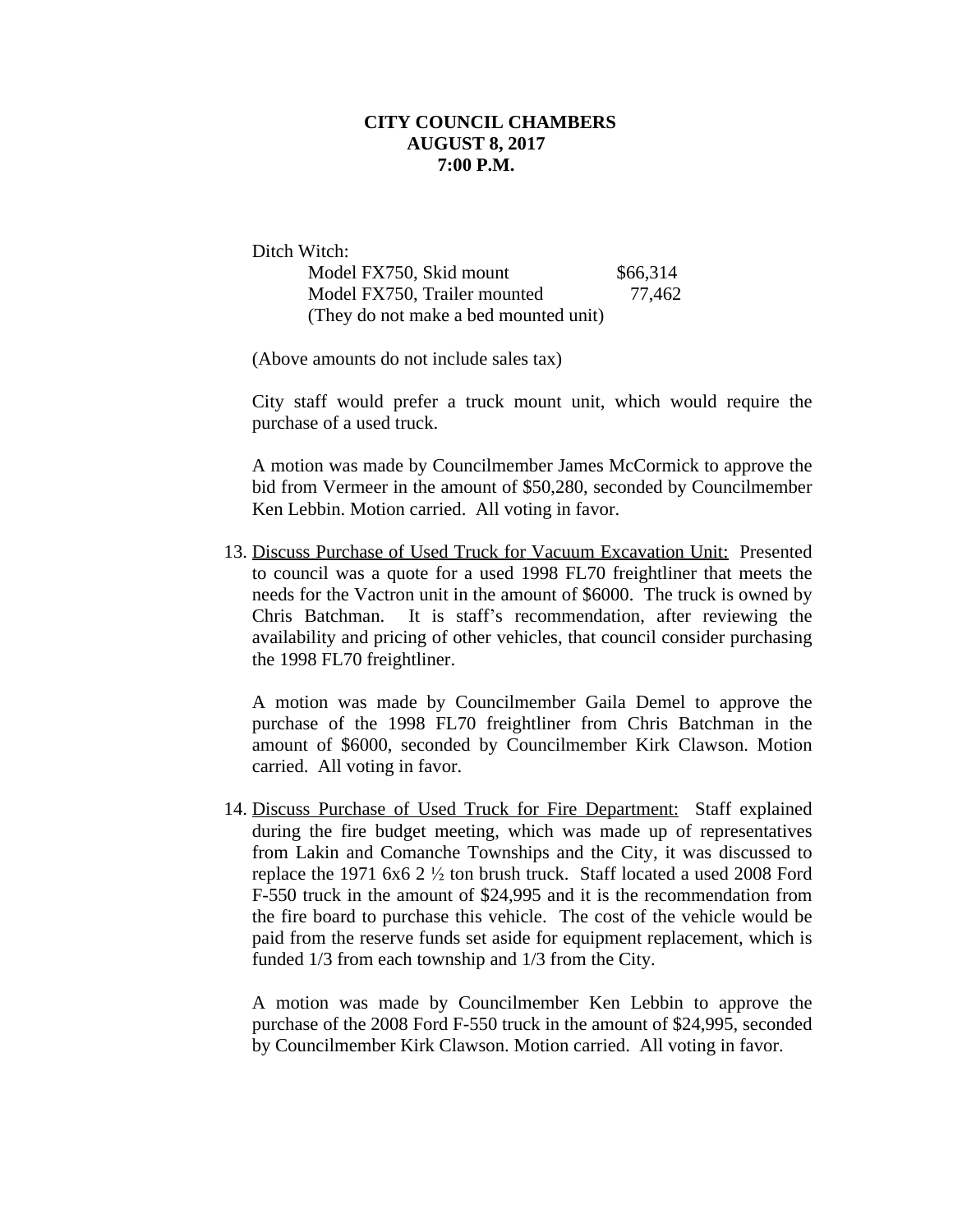15. Executive Session – Review of Confidential Information of Individual Delinquent Utility Accounts: The auditors recommend the City annually review delinquent accounts and write off those accounts which are becoming aged. A review and write-off of older accounts provides the City with a more accurate amount of collectible accounts receivable at year end. Although the accounts are written off, the City will continue with collection efforts including referral of the accounts to the State of Kansas Setoff Program to offset against tax refunds or funds. The City's percentage of bad debts is very low.

An executive session is requested to review the list of delinquent accounts. A motion was made by Councilmember Ken Lebbin to recess into executive session for five (5) minutes for the review of confidential delinquent utility account information pursuant to KSA 45-221 (a) and KSA 75-4319 until 9:10 p.m., with Robert Peter, city attorney, Chris Komarek, city administrator and Kim Schartz, city clerk present and to reconvene in council chambers at that time. Motion seconded by Councilmember Gaila Demel. Motion carried. All voting in favor. The governing body recessed into executive session at 9:05 p.m.

Meeting reconvened into regular session at 9:10 p.m. No action taken.

After some discussion, a motion was made by Councilmember Gaila Demel to approve for write off, the list of delinquent accounts totaling \$14,862, seconded by Councilmember Ken Lebbin. Motion carried. All voting in favor.

- H. **REPORTS**: (These reports were given prior to executive session)
	- 1. Municipal Court Report: Presented to Council was the Municipal Court Report for July, 2017.
	- 2. Utilities Production Report: Presented to Council was the Utilities Production Report.
	- 3. Staff Reports:
		- a) Staff reported the blue-green algae issue at Wolf Pond is gone and the signs can be taken down.
		- b) Staff reported the City sent 2 electric department employees, along with the digger truck to the City of Kiowa on Sunday, August 6<sup>th</sup> in response to a mutual aid request to assist with electrical drops.